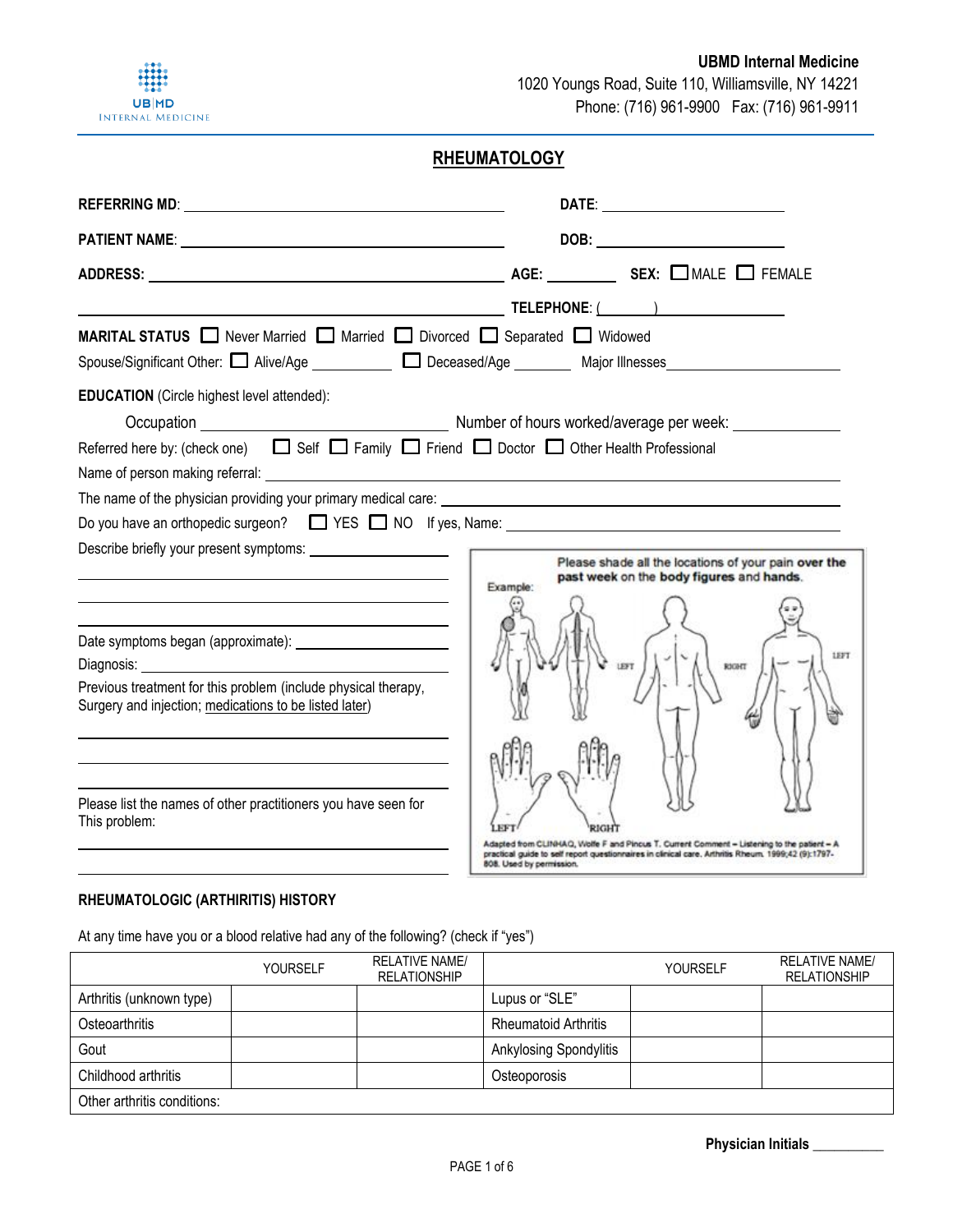| <b>PATIENT NAME:</b>                                                                                                                                                                                                                                                                                                                                                                                                                                                                                                                                                                                                                                                                                                                                                                                                                                                                                                                                                                                                                                                                     | DOB:                                                                                                                                                                                                                                                                                                                                                                                                                                                                                                                                                                                                                                                                                                                                                                                                                                                                                                                                                                                                                                                                                                                                                                                                                        |                                                                                                                                                                                                                                                                                                                                                                                                                                                                                                                                                                                                                                                                                                                                                                                                                                                                                   |
|------------------------------------------------------------------------------------------------------------------------------------------------------------------------------------------------------------------------------------------------------------------------------------------------------------------------------------------------------------------------------------------------------------------------------------------------------------------------------------------------------------------------------------------------------------------------------------------------------------------------------------------------------------------------------------------------------------------------------------------------------------------------------------------------------------------------------------------------------------------------------------------------------------------------------------------------------------------------------------------------------------------------------------------------------------------------------------------|-----------------------------------------------------------------------------------------------------------------------------------------------------------------------------------------------------------------------------------------------------------------------------------------------------------------------------------------------------------------------------------------------------------------------------------------------------------------------------------------------------------------------------------------------------------------------------------------------------------------------------------------------------------------------------------------------------------------------------------------------------------------------------------------------------------------------------------------------------------------------------------------------------------------------------------------------------------------------------------------------------------------------------------------------------------------------------------------------------------------------------------------------------------------------------------------------------------------------------|-----------------------------------------------------------------------------------------------------------------------------------------------------------------------------------------------------------------------------------------------------------------------------------------------------------------------------------------------------------------------------------------------------------------------------------------------------------------------------------------------------------------------------------------------------------------------------------------------------------------------------------------------------------------------------------------------------------------------------------------------------------------------------------------------------------------------------------------------------------------------------------|
| <b>SYSTEMS REVIEW</b>                                                                                                                                                                                                                                                                                                                                                                                                                                                                                                                                                                                                                                                                                                                                                                                                                                                                                                                                                                                                                                                                    |                                                                                                                                                                                                                                                                                                                                                                                                                                                                                                                                                                                                                                                                                                                                                                                                                                                                                                                                                                                                                                                                                                                                                                                                                             |                                                                                                                                                                                                                                                                                                                                                                                                                                                                                                                                                                                                                                                                                                                                                                                                                                                                                   |
|                                                                                                                                                                                                                                                                                                                                                                                                                                                                                                                                                                                                                                                                                                                                                                                                                                                                                                                                                                                                                                                                                          | As you review the following list, please check any of those problems, which have significantly affected you.                                                                                                                                                                                                                                                                                                                                                                                                                                                                                                                                                                                                                                                                                                                                                                                                                                                                                                                                                                                                                                                                                                                |                                                                                                                                                                                                                                                                                                                                                                                                                                                                                                                                                                                                                                                                                                                                                                                                                                                                                   |
|                                                                                                                                                                                                                                                                                                                                                                                                                                                                                                                                                                                                                                                                                                                                                                                                                                                                                                                                                                                                                                                                                          |                                                                                                                                                                                                                                                                                                                                                                                                                                                                                                                                                                                                                                                                                                                                                                                                                                                                                                                                                                                                                                                                                                                                                                                                                             |                                                                                                                                                                                                                                                                                                                                                                                                                                                                                                                                                                                                                                                                                                                                                                                                                                                                                   |
|                                                                                                                                                                                                                                                                                                                                                                                                                                                                                                                                                                                                                                                                                                                                                                                                                                                                                                                                                                                                                                                                                          | Date of last Tuberculosis Test: / / / Date of last bone densitometry                                                                                                                                                                                                                                                                                                                                                                                                                                                                                                                                                                                                                                                                                                                                                                                                                                                                                                                                                                                                                                                                                                                                                        |                                                                                                                                                                                                                                                                                                                                                                                                                                                                                                                                                                                                                                                                                                                                                                                                                                                                                   |
| <b>Constitutional</b><br>Recent weight gain, amount _________<br>Recent weight loss, amount ________<br>$\Box$ Fatigue<br>$\Box$ Weakness<br>$\Box$ Fever<br><b>Eyes</b><br>$\Box$ Pain<br>Redness<br>$\Box$ Loss of vision<br>Double or blurred vision<br>$\Box$ Dryness<br>Feels like something in eye<br>$\Box$ Itching eyes<br>Ears-Nose-Mouth-Throat<br>$\Box$ Ringing in ears<br>$\overline{\Box}$ Loss of hearing<br>$\Box$ Nosebleeds<br>$\Box$ Loss of smell<br>$\Box$ Dryness in nose<br>$\Box$ Runny nose<br>Sore tongue<br><b>Bleeding gums</b><br>Sores in mouth<br>$\Box$ Loss of taste<br>$\Box$ Dryness of mouth<br>$\Box$ Frequent sore throats<br><b>L</b> Hoarseness<br>$\Box$ Difficulty in swallowing<br>Cardiovascular<br>$\Box$ Pain in chest<br>$\Box$ Irregular heart beat<br>$\Box$ Sudden changes in heart beat<br>$\Box$ High blood pressure<br>$\Box$ Heart murmurs<br><b>Respiratory</b><br>$\Box$ Shortness of breath<br>Difficulty in breathing at night<br>Swollen legs or feet<br>$\Box$ Cough<br>$\Box$ Coughing of blood<br>$\Box$ Wheezing (asthma) | Gastrointestinal<br>$\Box$ Nausea<br>Vomiting of blood or coffee ground<br>material<br>Stomach pain relieved by food or milk<br>Jaundice<br>Increasing constipation<br>Persistent diarrhea<br>Blood in stools<br><b>Black stools</b><br>$\Box$ Heartburn<br>Genitourinary<br>Difficult urination<br>Pain or burning on urination<br>Blood in urine<br>Cloudy, "smoky" urine<br>Pus in urine<br>$\Box$ Discharge from penis/vagina<br>$\Box$ Getting up at night to pass urine<br>$\Box$ Vaginal dryness<br>$\Box$ Rash/ulcers<br>Sexual difficulties<br>$\Box$ Prostate trouble<br>For Women Only:<br>Age when periods began: _<br>Periods regular? $\Box$ YES $\Box$ NO<br>Date of last period?<br>Date of last pap?<br>Bleeding after menopause? TVES NO<br>Number of pregnancies?<br><u>[</u> [11] Mumber of pregnancies?<br><u>[</u> [12] Mumber of pregnancies?<br>[12] Mumber of pregnancies?<br>[12] Mumber of pregnancies?<br>[12] Mumber of pregnancies?<br>[12] Mumber of pregnancies?<br>[12] Mumber of pre<br><b>Musculoskeletal</b><br>$\Box$ Morning stiffness<br>Lastin how long?<br>Minutes ___________ Hours<br>Joint pain<br>Muscle weakness<br>Joint swelling<br>List joint affected in the last 6 mons. | Integumentary (skin and/or breast)<br>$\Box$ Easy bruising<br>Redness<br>Rash<br>Hives<br>Sun sensitive (sun allergy)<br>Tightness<br>Nodules/bumps<br>Hair loss<br>Color changes of hands or feet in the<br>cold<br><b>Neurological System</b><br>Headaches<br><b>Dizziness</b><br>Fainting<br>Muscle spasm<br>Loss of consciousness<br>Sensitivity or pain of hands and/or feet<br>$\Box$ Memory loss<br>$\Box$ Night sweats<br><b>Psychiatric</b><br>Excessive worries<br>. .<br>Anxiety<br>Easily losing temper<br>Depression<br>Agitation<br>Difficulty falling asleep<br>Difficulty staying asleep<br><b>Endocrine</b><br>Excessive thirst<br>ப<br>Hematologic/Lymphatic<br>$\Box$ Swollen glands<br>Tender glands<br>Anemia<br><b>Bleeding tendency</b><br>Transfusion / when<br>Allergic/Immunologic<br>$\Box$ Frequent sneezing<br>Increased susceptibility to infection |
|                                                                                                                                                                                                                                                                                                                                                                                                                                                                                                                                                                                                                                                                                                                                                                                                                                                                                                                                                                                                                                                                                          |                                                                                                                                                                                                                                                                                                                                                                                                                                                                                                                                                                                                                                                                                                                                                                                                                                                                                                                                                                                                                                                                                                                                                                                                                             |                                                                                                                                                                                                                                                                                                                                                                                                                                                                                                                                                                                                                                                                                                                                                                                                                                                                                   |

\_\_\_\_\_\_\_\_\_\_\_\_\_\_\_\_\_\_\_\_\_\_\_\_\_\_\_\_\_\_\_\_\_\_\_\_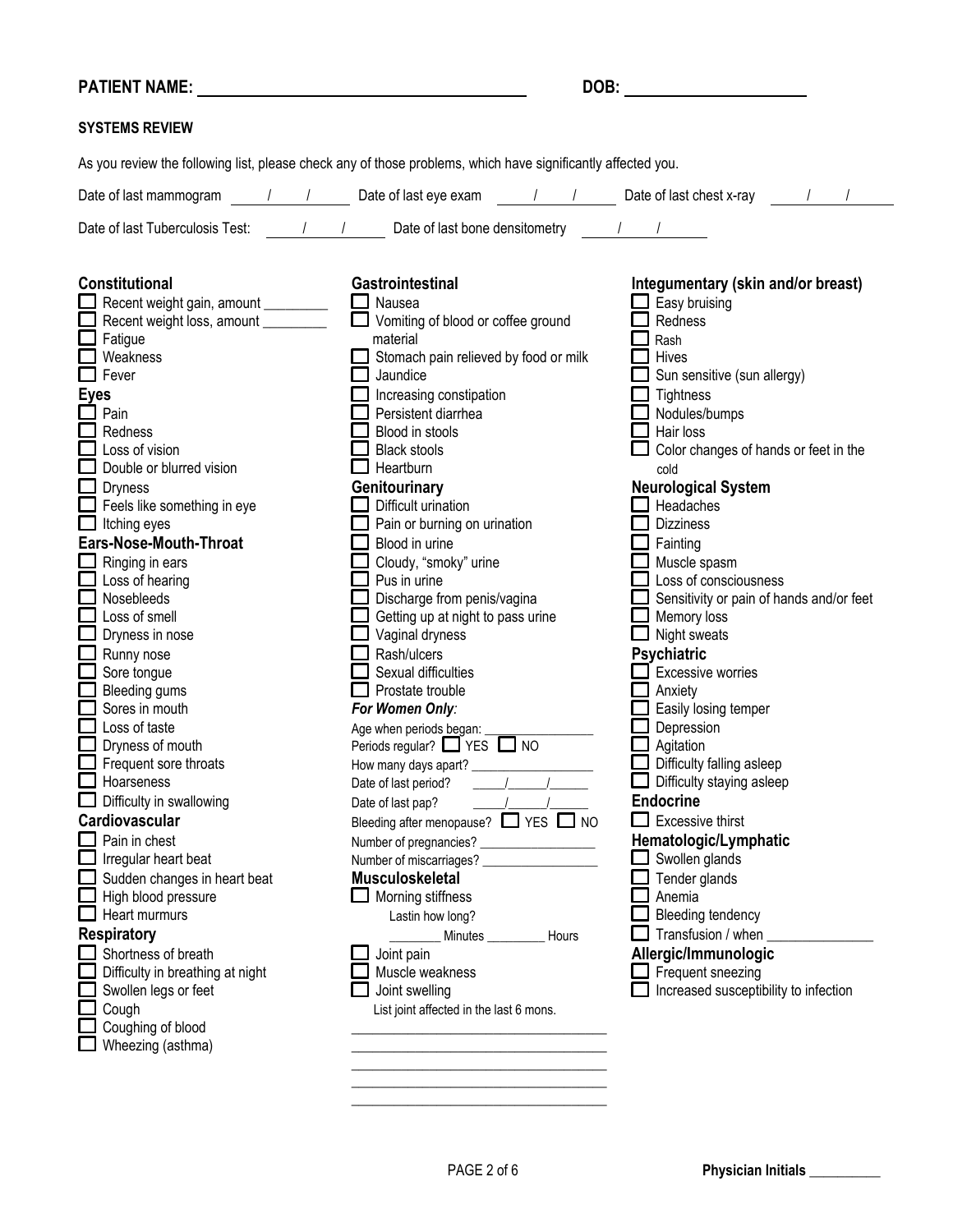### **PATIENT NAME:** DOB:

| <b>SOCIAL HISTORY</b>                    |                                                                                |                                                                                 |                                |                       | <b>PAST MEDICAL HISTORY</b>                                  |                                      |                    |                                                                   |  |
|------------------------------------------|--------------------------------------------------------------------------------|---------------------------------------------------------------------------------|--------------------------------|-----------------------|--------------------------------------------------------------|--------------------------------------|--------------------|-------------------------------------------------------------------|--|
|                                          |                                                                                | Do you drink caffeinated beverages? $\Box$ YES $\Box$ NO                        |                                |                       | Do you now or have you ever had: (check if "yes")            |                                      |                    |                                                                   |  |
| If yes, cups/glasses per day? __________ |                                                                                | $\Box$ Anemia                                                                   | $\Box$ Epilepsy                |                       | $\Box$ Leukemia                                              |                                      |                    |                                                                   |  |
|                                          | Do you smoke? $\Box$ YES $\Box$ NO $\Box$ Past-How long ago? _____             |                                                                                 | Asthma                         | Glaucoma              |                                                              | Nervous breakdown                    |                    |                                                                   |  |
|                                          |                                                                                | Do you drink alcohol? VES NO Number per week _____                              |                                |                       | <b>Bad Headaches</b>                                         | Goiter<br><b>Tarat</b>               |                    | Pneumonia                                                         |  |
|                                          | Has anyone ever told you to cut down on your drinking?<br>$\Box$ YES $\Box$ NO |                                                                                 | Cancer<br>Cataracts            | $\Box$ Heart problems | High Blood Pressure                                          | Psoriasis<br>Rheumatic fever         |                    |                                                                   |  |
|                                          |                                                                                | Do you use drugs for reasons that are not medical? $\Box$ YES $\Box$ NO         |                                |                       | Colitis<br><b>Diabetes</b>                                   | $\Box$ HIV/AIDS<br>$\Box$ Jaundice   |                    | Stomach ulcers<br>Stroke                                          |  |
|                                          |                                                                                |                                                                                 |                                |                       | Emphysema                                                    | Kidney disease                       |                    | Tuberculosis                                                      |  |
|                                          |                                                                                | Do you exercise regularly? $\Box$ YES $\Box$ NO                                 |                                |                       |                                                              |                                      |                    |                                                                   |  |
|                                          |                                                                                |                                                                                 |                                |                       |                                                              |                                      |                    | Natural of Alternative Therapies (chiropractic, magnets, massage, |  |
|                                          |                                                                                | How many hours of sleep do you get a night?                                     |                                |                       |                                                              | Over-the-counter preparations, etc.) |                    |                                                                   |  |
|                                          |                                                                                | Do you get enough sleep at night? $\Box$ YES $\Box$ NO                          |                                |                       |                                                              |                                      |                    |                                                                   |  |
|                                          |                                                                                | Do you wake up feeling rested? $\Box$ YES $\Box$ NO                             |                                |                       |                                                              |                                      |                    |                                                                   |  |
|                                          |                                                                                |                                                                                 |                                |                       |                                                              |                                      |                    |                                                                   |  |
| <b>Previous Operations</b>               |                                                                                |                                                                                 |                                |                       |                                                              |                                      |                    |                                                                   |  |
| <b>Type</b>                              |                                                                                |                                                                                 | Year                           |                       | Reason                                                       |                                      |                    |                                                                   |  |
| 1.                                       |                                                                                |                                                                                 |                                |                       |                                                              |                                      |                    |                                                                   |  |
| 2.                                       |                                                                                |                                                                                 |                                |                       |                                                              |                                      |                    |                                                                   |  |
| 3.                                       |                                                                                |                                                                                 |                                |                       |                                                              |                                      |                    |                                                                   |  |
| 4.                                       |                                                                                |                                                                                 |                                |                       |                                                              |                                      |                    |                                                                   |  |
|                                          |                                                                                |                                                                                 |                                |                       |                                                              |                                      |                    |                                                                   |  |
| 5.                                       |                                                                                |                                                                                 |                                |                       |                                                              |                                      |                    |                                                                   |  |
| 6.                                       |                                                                                |                                                                                 |                                |                       |                                                              |                                      |                    |                                                                   |  |
| 7.                                       |                                                                                |                                                                                 |                                |                       |                                                              |                                      |                    |                                                                   |  |
|                                          |                                                                                |                                                                                 |                                |                       |                                                              |                                      |                    |                                                                   |  |
|                                          |                                                                                | Any previous fractures? $\Box$ NO $\Box$ YES - Describe:                        |                                |                       |                                                              |                                      |                    |                                                                   |  |
|                                          |                                                                                | Any other serious injuries? $\square$ NO $\square$ YES - Describe: $\_\_$       |                                |                       |                                                              |                                      |                    |                                                                   |  |
| <b>FAMILY HISTORY</b>                    |                                                                                |                                                                                 |                                |                       |                                                              |                                      |                    |                                                                   |  |
|                                          |                                                                                | <b>IF LIVING</b>                                                                |                                |                       |                                                              |                                      | <b>IF DECEASED</b> |                                                                   |  |
|                                          | Age                                                                            | Health                                                                          |                                |                       | Age at Death                                                 | Cause                                |                    |                                                                   |  |
| Father                                   |                                                                                |                                                                                 |                                |                       |                                                              |                                      |                    |                                                                   |  |
| Mother                                   |                                                                                |                                                                                 |                                |                       |                                                              |                                      |                    |                                                                   |  |
|                                          |                                                                                |                                                                                 |                                |                       |                                                              |                                      |                    |                                                                   |  |
| Number of siblings ______                |                                                                                | Number living _____                                                             | Number deceased _____          |                       |                                                              |                                      |                    |                                                                   |  |
| Number of children _____                 |                                                                                | Number living _____                                                             |                                |                       | Number deceased                                              |                                      |                    |                                                                   |  |
|                                          |                                                                                |                                                                                 |                                |                       |                                                              |                                      |                    |                                                                   |  |
|                                          |                                                                                |                                                                                 |                                |                       |                                                              |                                      |                    |                                                                   |  |
|                                          |                                                                                | Do you know of any blood relative who has or had: (check and five relationship) |                                |                       |                                                              |                                      |                    |                                                                   |  |
|                                          |                                                                                | Alcoholism<br><u> Colitis</u> <u> Colitis</u> <u> Colitis</u>                   |                                |                       | $\Box$ Heart disease $\Box$                                  |                                      |                    | Rheumatic fever ___________                                       |  |
|                                          |                                                                                | $\Box$<br>Asthma _________________________                                      | Diabetes _____________________ |                       | High blood pressure _________<br>Leukemia __________________ |                                      |                    |                                                                   |  |
|                                          |                                                                                | Cancer _______________________                                                  | Goiter ____________________    |                       | Psoriasis ___________________                                |                                      |                    | Tuberculosis                                                      |  |
|                                          |                                                                                |                                                                                 |                                |                       |                                                              |                                      |                    |                                                                   |  |
|                                          |                                                                                |                                                                                 |                                |                       |                                                              |                                      |                    |                                                                   |  |
|                                          |                                                                                |                                                                                 |                                |                       |                                                              |                                      |                    | Physician Initials __________                                     |  |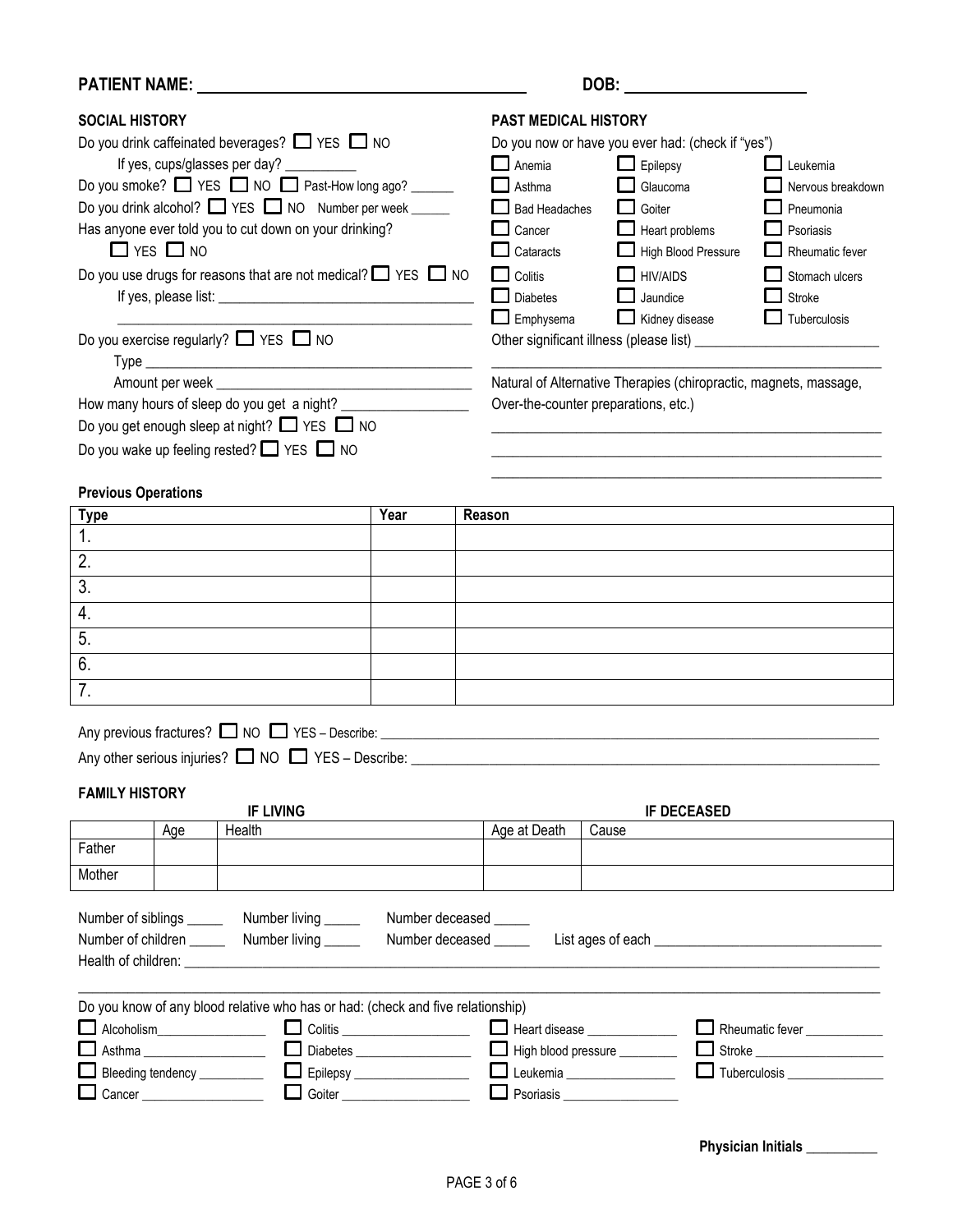# **PATIENT NAME: DOB:**

#### **MEDICATIONS**

Drug allergies:  $\Box$  NO  $\Box$  YES To what?  $\Box$ 

Type of reaction: \_\_\_\_\_\_\_\_\_\_\_\_\_\_\_\_\_\_\_\_\_\_\_\_\_\_\_\_\_\_\_\_\_\_\_\_\_\_\_\_\_\_\_\_\_\_\_\_\_\_\_\_\_\_\_\_\_\_\_\_\_\_\_\_\_\_\_\_\_\_\_\_\_\_\_\_\_\_\_\_\_\_\_\_\_\_\_\_\_\_\_\_\_\_\_\_\_\_\_

|  |  |  |  | Present Medications (List any medications you are taking. Include such items as aspirin, vitamins, laxatives, calcium and other supplements, etc.) |
|--|--|--|--|----------------------------------------------------------------------------------------------------------------------------------------------------|
|--|--|--|--|----------------------------------------------------------------------------------------------------------------------------------------------------|

\_\_\_\_\_\_\_\_\_\_\_\_\_\_\_\_\_\_\_\_\_\_\_\_\_\_\_\_\_\_\_\_\_\_\_\_\_\_\_\_\_\_\_\_\_\_\_\_\_\_\_\_\_\_\_\_\_\_\_\_\_\_\_\_\_\_\_\_\_\_\_\_\_\_\_\_\_\_\_\_\_\_\_\_\_\_\_\_\_\_\_\_\_\_\_\_\_\_\_\_\_\_\_\_\_\_\_\_\_\_\_\_\_

|     | Dose (include<br>How long have you<br>strength & number<br>Name of Drug<br>taken this medication<br>of pills per day) |       | Please check: Helped? |                   |  |  |
|-----|-----------------------------------------------------------------------------------------------------------------------|-------|-----------------------|-------------------|--|--|
|     |                                                                                                                       | A Lot | <b>Some</b>           | <b>Not At All</b> |  |  |
|     |                                                                                                                       |       |                       |                   |  |  |
| 2.  |                                                                                                                       |       |                       |                   |  |  |
| 3.  |                                                                                                                       |       |                       |                   |  |  |
| 4.  |                                                                                                                       |       |                       |                   |  |  |
| 5.  |                                                                                                                       |       |                       |                   |  |  |
| 6.  |                                                                                                                       |       |                       |                   |  |  |
| 7.  |                                                                                                                       |       |                       |                   |  |  |
| 8.  |                                                                                                                       |       |                       |                   |  |  |
| 9.  |                                                                                                                       |       |                       |                   |  |  |
| 10. |                                                                                                                       |       |                       |                   |  |  |

**Past Medications** Please review this list of "arthritis" medications. As accurately as possible, try to remember which medications you have taken, how long you were taking the medication, the results of taking the medication and list any reactions you may have had, Record your comments in the spaces provided

| Drug names/Dosage                                                                                                                      | Length of | Please check: Helped? |             |                   | <b>Reactions</b> |
|----------------------------------------------------------------------------------------------------------------------------------------|-----------|-----------------------|-------------|-------------------|------------------|
|                                                                                                                                        | time      | A Lot                 | <b>Some</b> | <b>Not At All</b> |                  |
| Non-Steroidal Anti-Inflammatory Drugs (NSAIDs)                                                                                         |           |                       |             |                   |                  |
| Circle any you have taken in the past                                                                                                  |           |                       |             |                   |                  |
| Ansaid (flurbiprofen) Arthrotec (diclofenac + misoprostil) Aspirin (including coated aspirin) Celebrex (celecoxib) Clinoril (sulindac) |           |                       |             |                   |                  |
| Daypro (oxaprozin) Disalcid (salsalate) Dolobid (diflunisal) Feldene (piroxicam) Indocin (indomethacin) Lodine (etodolac)              |           |                       |             |                   |                  |
| Meclomen (meclofenamate) Motrin/Rufen (ibuprofen) Nalfon (fenoprofen) Naprosyn (naproxen) Oruvail (ketoprofen)                         |           |                       |             |                   |                  |
| Tolectin (tolmetin) Trilisate (choline magnesium trisalicylate) Vioxx (rofecoxib) Voltaren (dictofenac)                                |           |                       |             |                   |                  |
| <b>Pain Relievers</b>                                                                                                                  |           |                       |             |                   |                  |
| Acetaminophen (Tylenol)                                                                                                                |           |                       |             |                   |                  |
| Codeine (Vicodin, Tylenol 3)                                                                                                           |           |                       |             |                   |                  |
| Propoxyphene (Darvon/Darvocet)                                                                                                         |           |                       |             |                   |                  |
| Other:                                                                                                                                 |           |                       |             |                   |                  |
| Other:                                                                                                                                 |           |                       |             |                   |                  |
| <b>Disease Modifying Antirheumatic Drugs (DMARDS)</b>                                                                                  |           |                       |             |                   |                  |
| Auranofin, gold pills (Ridaura)                                                                                                        |           |                       |             |                   |                  |
| Gold shots (Myochrysine or Solganol)                                                                                                   |           |                       |             |                   |                  |
| Hydroxychloroquine (Plaguenil)                                                                                                         |           |                       |             |                   |                  |
| Penicillamine (Cuprimine or Depen)                                                                                                     |           |                       |             |                   |                  |
| Methotrexate (Rheumatrex)                                                                                                              |           |                       |             |                   |                  |
| Azathioprine (Imuran)                                                                                                                  |           |                       |             |                   |                  |
| Sulfasalazine (Azulfidine)                                                                                                             |           |                       |             |                   |                  |
| Quinacrine (Atabrine)                                                                                                                  |           |                       |             |                   |                  |
| Cyclophosphamide (Cytoxan)                                                                                                             |           |                       |             |                   |                  |
| Cyclosporine A (Sandimmune or Neoral)                                                                                                  |           |                       |             |                   |                  |
| Etanercept (Enbrel)                                                                                                                    |           |                       |             |                   |                  |
| Infliximab (Remicade)                                                                                                                  |           |                       |             |                   |                  |
| Prosorba Column                                                                                                                        |           |                       |             |                   |                  |
| Other:                                                                                                                                 |           |                       |             |                   |                  |
| Other:                                                                                                                                 |           |                       |             |                   |                  |

**PAGE 4 of 6 <b>Physician Initials** \_\_\_\_\_\_\_\_\_\_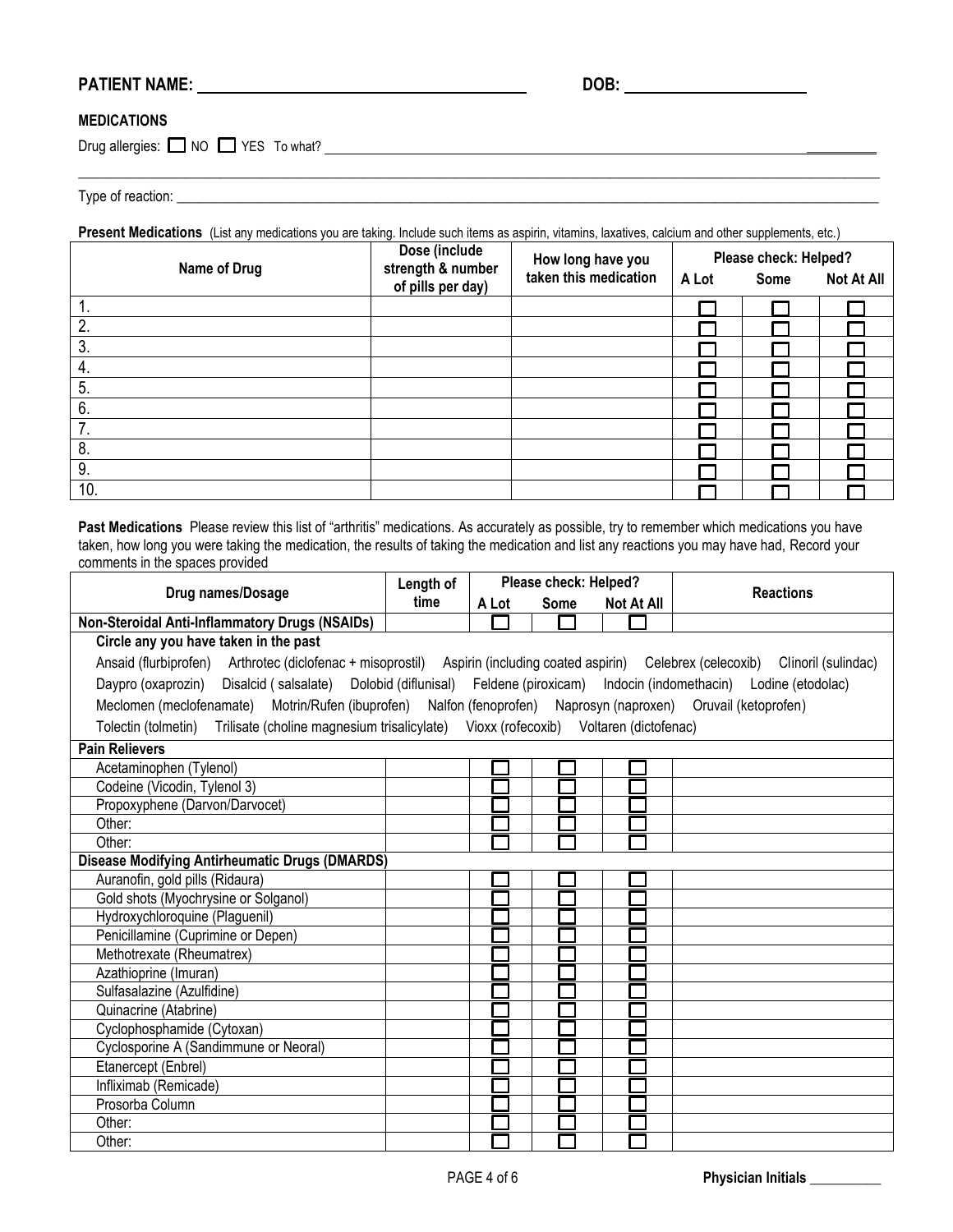# **PATIENT NAME: DOB:**

#### **Past Medications, Continued**

| Drug names/Dosage                                   | Length of | Please check: Helped? |             |                   | <b>Reactions</b> |
|-----------------------------------------------------|-----------|-----------------------|-------------|-------------------|------------------|
|                                                     | time      | A Lot                 | <b>Some</b> | <b>Not At All</b> |                  |
| <b>Osteoporosis Medications</b>                     |           |                       |             |                   |                  |
| Estrogen (Premarin, etc.)                           |           |                       |             |                   |                  |
| Alendronate (Fosamax)                               |           |                       |             |                   |                  |
| Etidronate (Didronel)                               |           |                       |             |                   |                  |
| Raloxifene (Evista)                                 |           |                       |             |                   |                  |
| Fluoride                                            |           |                       |             |                   |                  |
| Calcitonin injection or nasal (Miacalcin, Calcimar) |           |                       |             |                   |                  |
| Risendronate (Actonel)                              |           |                       |             |                   |                  |
| Other:                                              |           |                       |             |                   |                  |
| Other:                                              |           |                       |             |                   |                  |
| <b>Gout Medications</b>                             |           |                       |             |                   |                  |
| Probenecid (Benemid)                                |           |                       |             |                   |                  |
| Colchinine                                          |           |                       |             |                   |                  |
| Allopurinol (Zyloprim/Lopurin)                      |           |                       |             |                   |                  |
| Other:                                              |           |                       |             |                   |                  |
| Other:                                              |           |                       |             |                   |                  |
| <b>Others</b>                                       |           |                       |             |                   |                  |
| Tamoxifen (Nolvadex)                                |           |                       |             |                   |                  |
| Tiludronate (Skelid)                                |           |                       |             |                   |                  |
| Cortisone/Prednisone                                |           |                       |             |                   |                  |
| Hyalgan/Synvisc injections                          |           |                       |             |                   |                  |
| <b>Herbal or Nutritional Supplements</b>            |           |                       |             |                   |                  |
| Please list supplements:                            |           |                       |             |                   |                  |
|                                                     |           |                       |             |                   |                  |
|                                                     |           |                       |             |                   |                  |

### Have you participated in any clinical trials for new medications?  $\Box$  Yes  $\Box$  No

**If yes, list:**

 **Physician Initials \_\_\_\_\_\_\_\_\_\_**